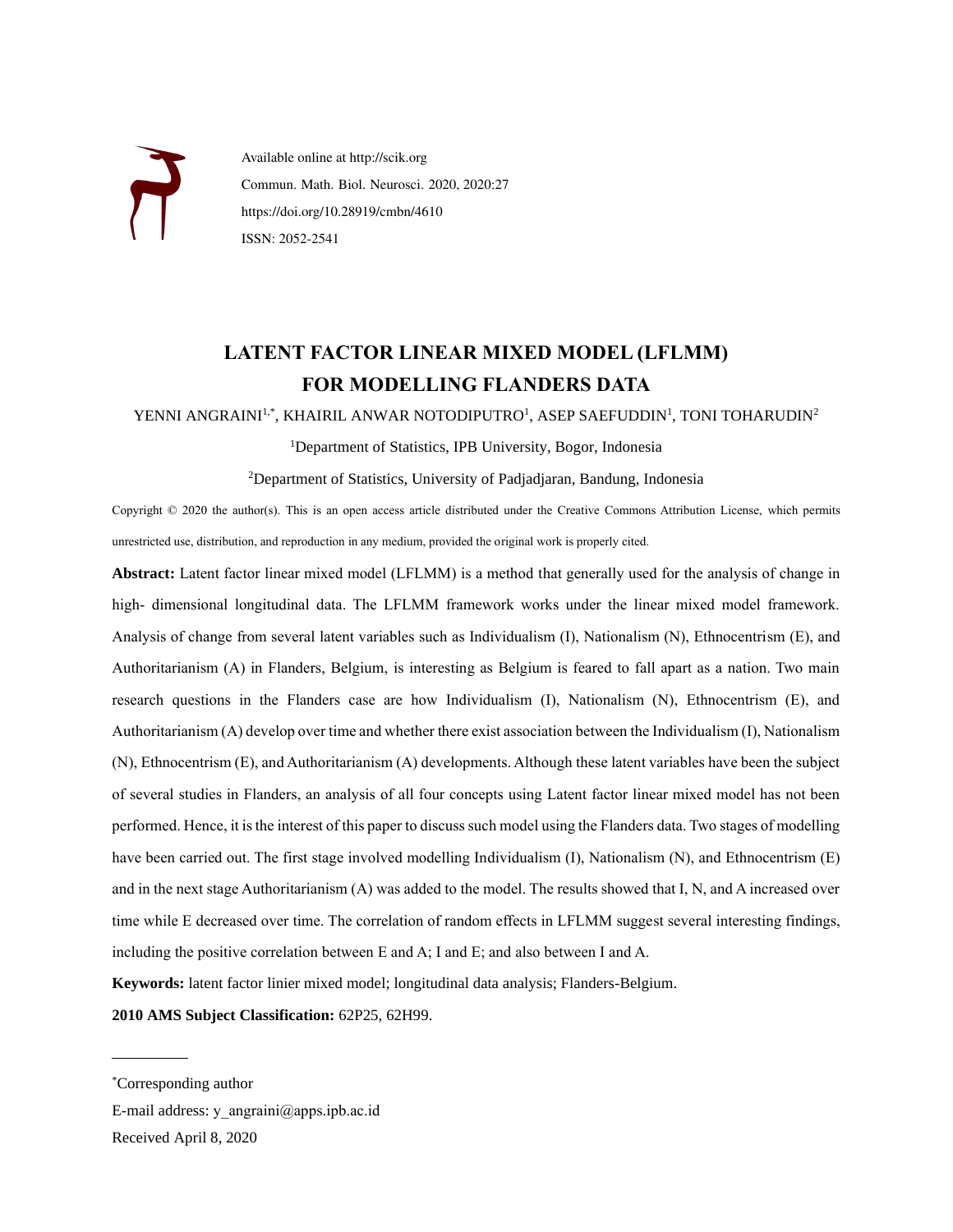### **1. INTRODUCTION**

A joint modelling strategy is needed to answer some research questions which are of interest in assessing the relation between covariates and all outcomes simultaneously, in studying how the association between the various outcomes evolves over time, or in investigating the association between the evolutions of all outcomes [1]. A number of approaches to joint modelling or simultaneous modelling have been proposed to handle multivariate or multiple outcomes in longitudinal data. There are two ways to solve this (i) to use one or more latent variables for the outcome dimension, which is to reduce the dimensions of the multivariate/multiple outcomes, (ii) to use latent variables for the time dimension, i.e. to assume that the repeated measurements of a particular outcome (one frequency at either left or right side) are reflecting a latent evolution for that outcome ([2]–[5]). For example, in social sciences, such as psychometrics, structural equation model (SEM) are often used to model longitudinal data [6], [7]. According to Bollen and Curran [8], this approach has several appealing modelling abilities and can be used for multiple outcomes in longitudinal data or high-dimensional data. Under the SEM and continuous time models frame work ([9]–[11]), Voelkle et al. [12] proposed the continuous time in SEM (CT-SEM) model to avoid some issues associated with the autoregressive and cross-lagged models. The main challenge in most latent variable models that it is complicated to use especially for non-statistical background users since the marginal likelihood function is not straightforward, involving the integration on latent variables[13], [14], [15].

An et al. [16] proposed another approach to handle high-dimensional data in outcomes. This model was developed to address the issue of interrelated trends among latent variables that can only be addressed by modelling the latent variables jointly. It reduced the high-dimensional responses to low-dimensional latent factors by the factor analysis model [17], [18], and then used the multivariate linear mixed model to study the longitudinal trends of these latent factors, where the estimates have been done using the EM algorithm. Two main research questions that can be answered by latent factor linear mixed model (LFLMM) are (i) how the latent variables develop over time and (ii) whether there is any association between the latent variables developments. They can be answered by the fixed slope and the correlation matrix of random effects. Kondaurova et al. [19] applied LFLMM to study the affective properties of infant-directed speech influence the attention of infants with normal hearing to speech sounds. By using LFLMM, this study examined (a) whether the perception of affective and directive qualities of Infant-Directed-Speech (IDS) depended on the hearing status of the infant and (b) whether the perception of affective and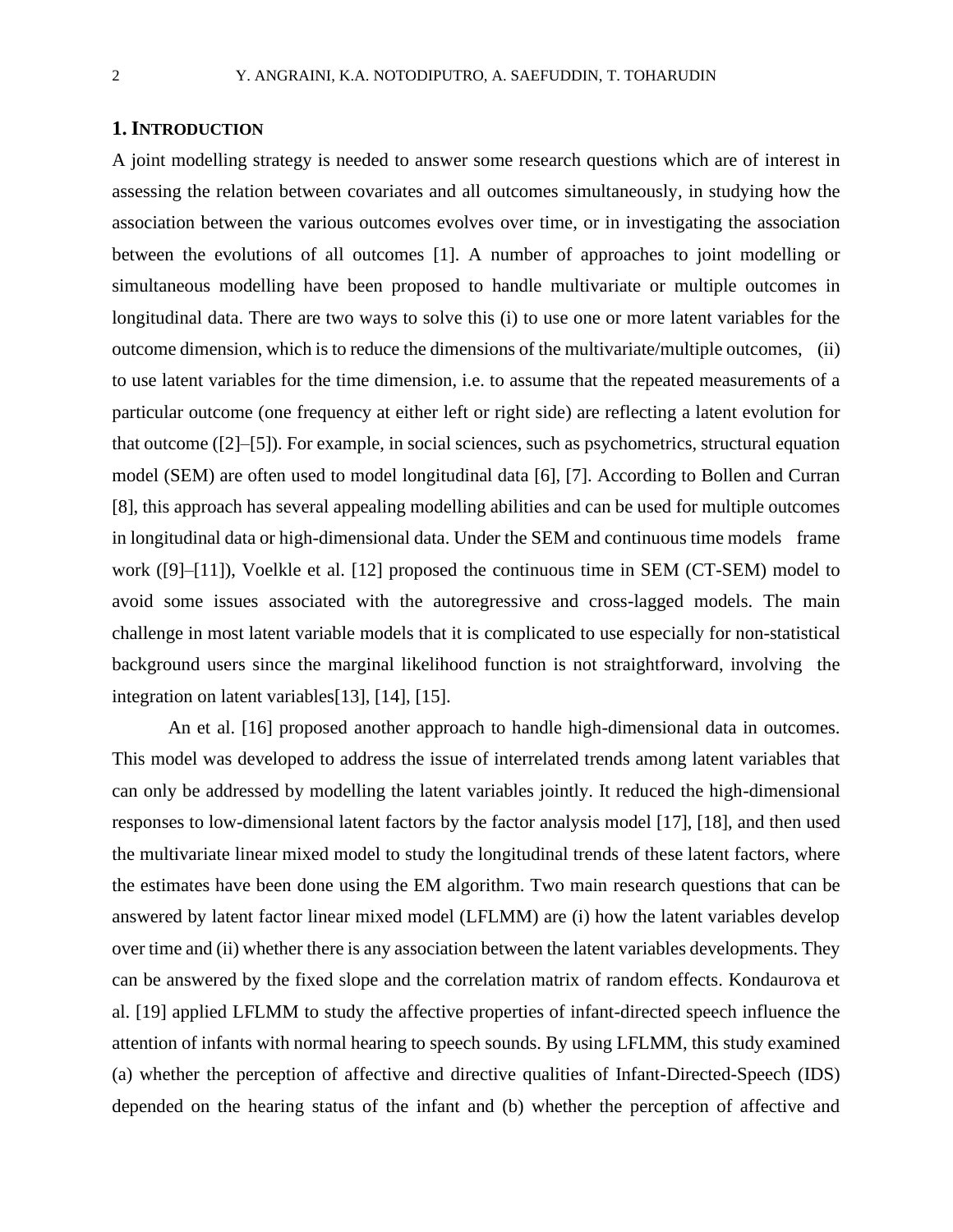directive qualities of IDS changed over the period of the three testing sessions in low-pass-filtered (LPF) speech in three groups (Mothers of infants with hearing impairment, mothers of infants with normal hearing matched by age and mothers of infants with normal hearing experience).

CT-SEM and LFLMM work under different framework. The framework for CT-SEM is SEM where the assumptions and limitations of SEM apply to the CT-SEM while LFLMM works under the linear mixed model framework. These two models are generally the methods used for the analysis of change in high-dimensional longitudinal data ([12], [16]).

Analysis of the relationships among Individualism (I), Nationalism (N), Ethnocentrism (E), and Authoritarianism (A) in Flanders, Belgium, have been the topic of several studies. Toharudin et. al [20] showed that I and E are connected in a moderately strong feedback relationship with the effect from I towards E somewhat stronger than that in the opposite direction. Furthermore, both I and E have small effects on N. By adding the variable Authoritarianism (A), Angraini et al. [21] found reciprocal effects between A and E and between E and I as well as a unidirectional effect from A on I. The first paper used the Bergstrom's approximate discrete model while the second paper used the continuous-time SEM (CT-SEM) approach.

Analysis of change from several latent variables such as Individualism (I), Nationalism (N), Ethnocentrism (E), and Authoritarianism (A) in Flanders, Belgium, is interesting to be investigated further as Belgium is feared to fall apart as a nation. Identification with Belgium as a nation has always been relatively weak, even before the start of the federalization process. As explained in the previous paragraph, simultaneous analysis of the four latent variables so far has only used Bergstrom's approximate discrete model and the continuous time SEM (CT-SEM) model. While there has never been a researcher who used the LFLMM approach. The objective of this paper is to study the analysis of Flanders data using LFLMM to answer the research question: how the Individualism (I), Nationalism (N), Ethnocentrism (E), and Authoritarianism (A) in Flanders develop over time and whether there is any association between the Individualism (I), Nationalism (N), Ethnocentrism (E), and Authoritarianism (A) in Flanders developments. We carried out two stages of modelling, first involving only Individualism (I), Nationalism (N), Ethnocentrism (E) for both methods then adding Authoritarianism (A) to the next stage. This was done to see the consistency of the changes in the three latent variables with the inclusion of Authoritarianism (A).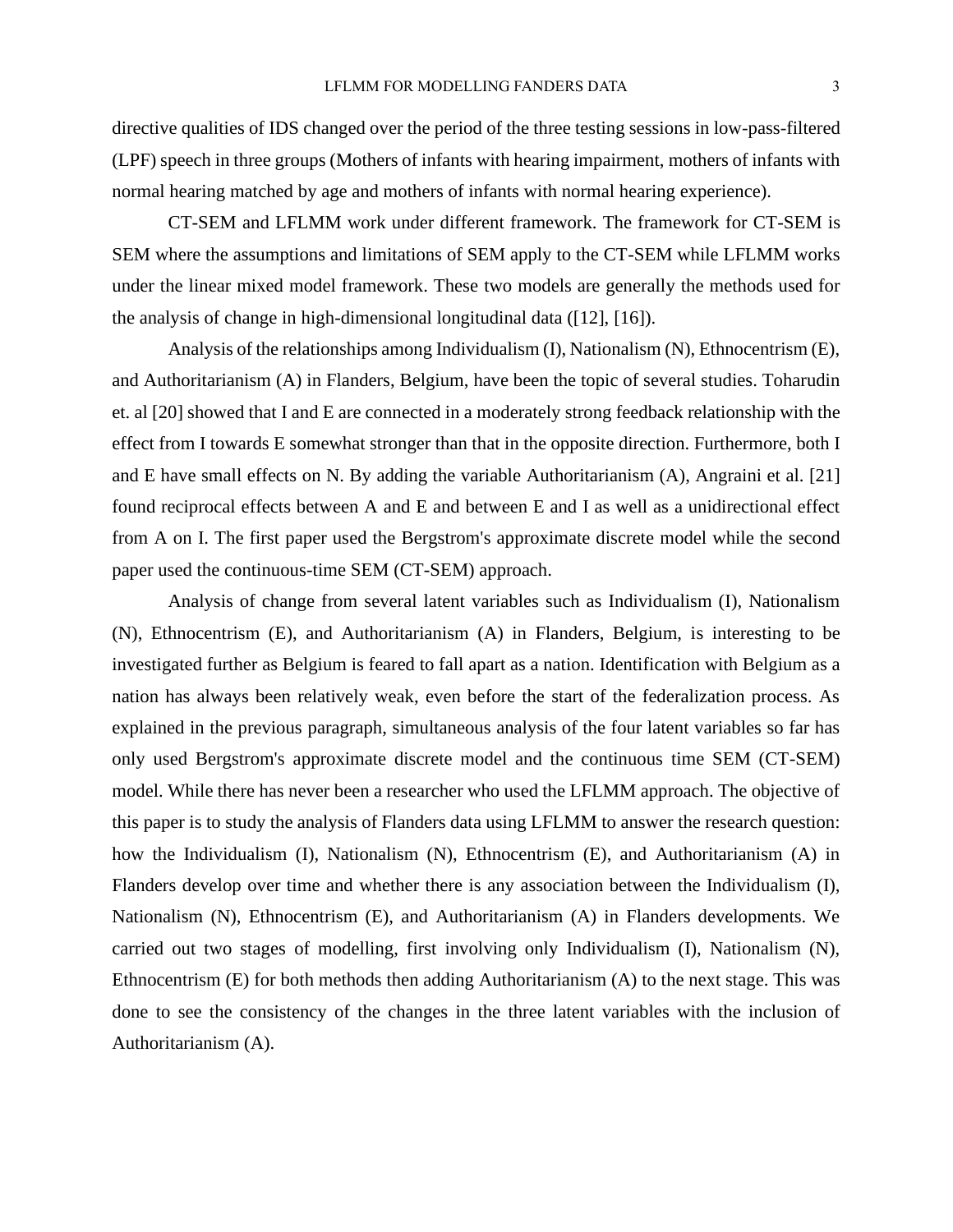The paper is organized as follows. Section 2 presents the Latent Factor Linear Mixed Model. In section 3, we discuss sample and variables. Section 4 discusses the results. Finally, conclusion is presented in section 5.

## **2. LATENT FACTORS LINEAR MIXED MODEL**

Latent Factors Linear Mixed Model is a method that have been proposed by An et al. [16] to handle multiple outcomes in longitudinal data. The modelling framework was used in LFLMM similar to that of Roy and Lin [22] proposed. The general idea is to use a factor-analytic for reducing the dimension of response vector and next to use standard longitudinal models, linear mixed model, for analysing the longitudinal trends of low-dimension of response vector. In matrix notation, the specification models of LFLMM present as

$$
\boldsymbol{Y}_i = (\boldsymbol{I}_{T_i} \otimes \boldsymbol{\Lambda}) \boldsymbol{\eta}_i + \boldsymbol{\epsilon}_i \tag{1}
$$

$$
\boldsymbol{\eta}_i = \boldsymbol{X}_i \boldsymbol{\beta} + \boldsymbol{Z}_i \boldsymbol{a}_i + \boldsymbol{\varepsilon}_i \tag{2}
$$

where

$$
Y_i = (y'_{i1}, ..., y'_{iT_i})'_{[J \times T_i, 1]}
$$
\n
$$
\eta_i = (\eta'_{i1}, ..., \eta'_{iT_i})'_{[d \times T_i, 1]}
$$
\n
$$
\epsilon_i = (\epsilon'_{i1}, ..., \epsilon'_{iT_i})'_{[J \times T_i, 1]}
$$
\n
$$
\Lambda_{[J \times d]} = \begin{pmatrix} \lambda'_1 \\ \vdots \\ \lambda'_J \end{pmatrix}, X_i = \begin{pmatrix} x_{i1} \\ \vdots \\ x_{iT_i} \end{pmatrix}_{[d \times T_i, p \times d]} , Z_i = \begin{pmatrix} z_{i1} \\ \vdots \\ z_{iT_i} \end{pmatrix}_{[d \times T_i, q \times d]}
$$
\n
$$
\beta = (\beta^{1'}, ..., \beta^{d'})'_{[p \times d, 1]}
$$
\n
$$
\alpha_i = (\alpha_i^{1'}, ..., \alpha_i^{d'})'_{[q \times d, 1]} \sim N(0, \Sigma_a)
$$
\n
$$
\epsilon_i = (\epsilon'_{i1}, ..., \epsilon'_{iT_i})'_{[d \times T_i, 1]}, \ \epsilon_{it} \sim N(0, \Sigma_{\varepsilon})
$$

The parameter estimation for both models is done by EM algorithm approach [23]. According to An et al. [16], the advantages of using EM algorithms in this model are easy to implement because a closed-form solution is available for both the E-step and M-step steps in the EM algorithm. The log-likelihood equation is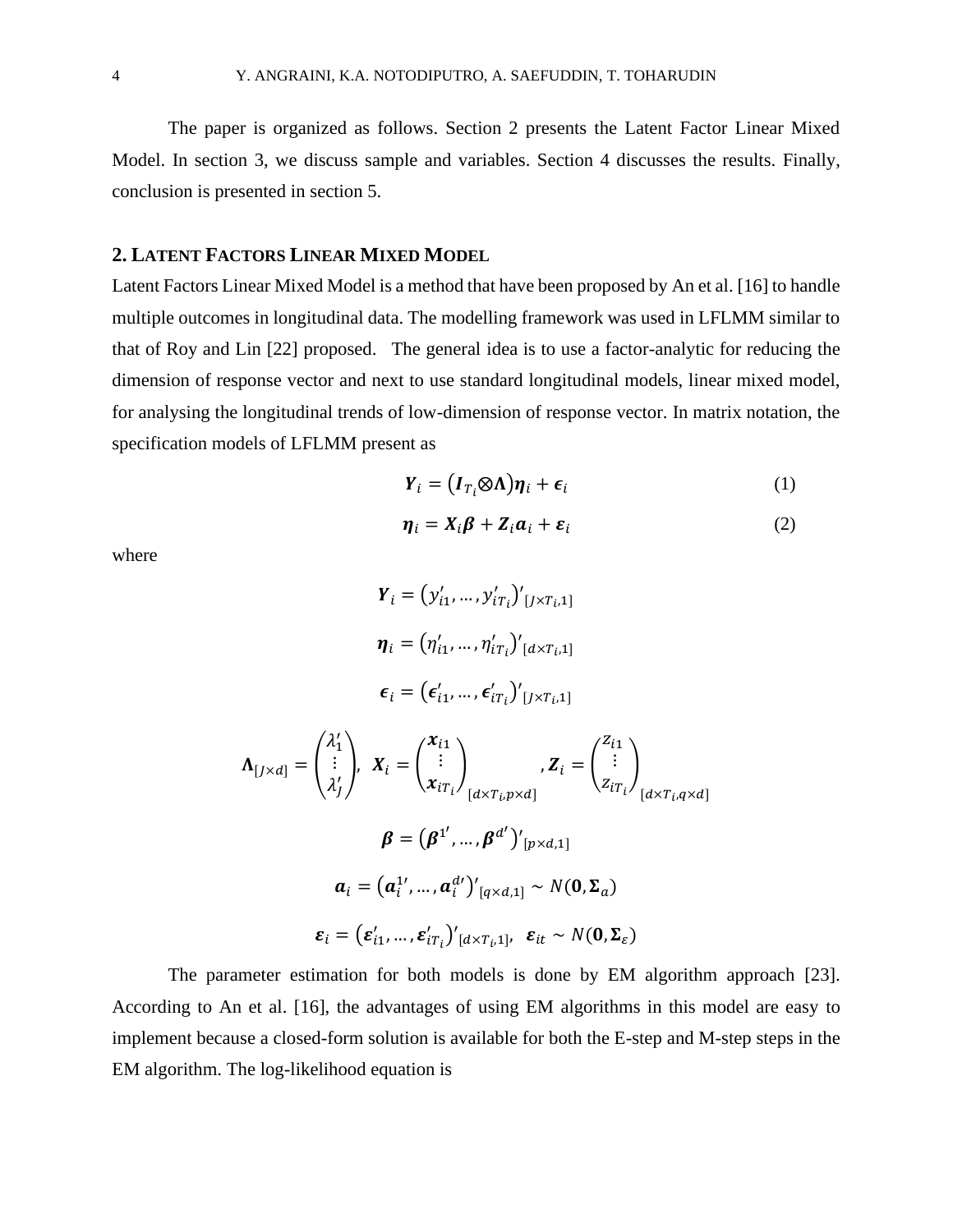$$
lnL = \sum_{i=1}^{N} [logP(Y_i | \boldsymbol{\eta}_i, \boldsymbol{\Lambda}, \boldsymbol{\tau}^2) + logP(\boldsymbol{\eta}_i | X_i, \boldsymbol{Z}_i, \boldsymbol{a}_i, \boldsymbol{\beta}, \boldsymbol{\Sigma}_{\varepsilon}) + logP(\boldsymbol{a}_i | \boldsymbol{\Sigma}_a)](3)
$$

The following is the estimator obtained after maximizing the likelihood log function of the model used in M-step of the EM algorithm,

$$
\widehat{\boldsymbol{\tau}}^{\prime} = \left[\sum_{i=1}^{m} \sum_{t=1}^{n_i} \boldsymbol{\eta}_{it} \boldsymbol{\eta}_{it}'\right]^{-1} \left[\sum_{i=1}^{m} \sum_{t=1}^{n_i} \boldsymbol{\eta}_{it} \mathbf{y}_{it}'\right] \tag{4}
$$
\n
$$
\widehat{\boldsymbol{\tau}}^{\prime} = \frac{1}{n} \operatorname{diag}\left[\sum_{i=1}^{m} \sum_{t=1}^{n_i} \mathbf{y}_{it} \mathbf{y}_{it}' - 2 \sum_{i=1}^{m} \sum_{t=1}^{n_i} \mathbf{y}_{it} \boldsymbol{\eta}_{it}' \widehat{\boldsymbol{\Lambda}}' + \widehat{\boldsymbol{\Lambda}} \sum_{i=1}^{m} \sum_{t=1}^{n_i} \boldsymbol{\eta}_{it} \boldsymbol{\eta}_{it}' \widehat{\boldsymbol{\Lambda}}'\right] \tag{5}
$$
\n
$$
\widehat{\boldsymbol{\Sigma}}_{a} = \frac{1}{m} \sum_{i=1}^{m} \boldsymbol{\alpha}_{i} \boldsymbol{\alpha}_{i}' \tag{6}
$$

The predictors of  $\beta$  and  $\Sigma_{\varepsilon}$  can be obtained through the iteration process. Let  $\Sigma_{\varepsilon}$  be determined then the predictor for  $β$  is

$$
\widehat{\boldsymbol{\beta}} = \left[ \sum_{i=1}^{m} \sum_{t=1}^{n_i} \boldsymbol{x}'_{it} \boldsymbol{\Sigma}_{\varepsilon}^{-1} \boldsymbol{x}_{it} \right]^{-1} \left[ \sum_{i=1}^{m} \sum_{t=1}^{n_i} \boldsymbol{x}'_{it} \boldsymbol{\Sigma}_{\varepsilon}^{-1} (\boldsymbol{\eta}_{it} - \boldsymbol{z}_{it} \boldsymbol{a}_i) \right]
$$
(7)

and let **β** be determined then

$$
\widehat{\Sigma}_{\varepsilon} = \frac{1}{n} \sum_{i=1}^{m} \sum_{t=1}^{n_i} [\boldsymbol{\eta}_{it} - \boldsymbol{x}_{it} \widehat{\boldsymbol{\beta}} - \boldsymbol{z}_{it} \boldsymbol{a}_i] [\boldsymbol{\eta}_{it} - \boldsymbol{x}_{it} \widehat{\boldsymbol{\beta}} - \boldsymbol{z}_{it} \boldsymbol{a}_i]'
$$
(8)

As for E-step, An et al. [16] performs calculations for conditional expect values  $\eta_{it}$ ,  $\eta_{it}\eta'_{it}$ ,  $a_i$ ,  $a_i a'_i$  and  $\eta_{it}\alpha'_i$ . To derive the conditional expectation value of the five statistics, the joint distribution of  $Y_i$ ,  $\eta_i$  and  $a_i$  is as follows:

$$
\begin{pmatrix} Y_i \\ \eta_i \\ a_i \end{pmatrix} \sim N \begin{pmatrix} I_{n_i} \otimes \Lambda x_i \beta \\ x_i \beta \\ 0 \end{pmatrix} , \begin{pmatrix} \Sigma_{y_i} & \Sigma_{y_i \eta_i} & \Sigma_{y_i a_i} \\ \Sigma_{\eta_i y_i} & \Sigma_{\eta_i} & \Sigma_{\eta_i a_i} \\ \Sigma_{a_i y_i} & \Sigma_{a_i \eta_i} & \Sigma_{a_i} \end{pmatrix}
$$

where

$$
\Sigma_{y_i} = (I_{n_i} \otimes \Lambda) \Sigma_{\eta_i} (I_{n_i} \otimes \Lambda)' + I_{n_i} \otimes diag(\tau_1^2, ..., \tau_j^2)
$$
(9)

$$
\Sigma_{\eta_i} = z_i \Sigma_a z'_i + I_{n_i} \otimes \Sigma_{\varepsilon}
$$
 (10)

$$
\Sigma_{a_i} = \Sigma_a \tag{11}
$$

$$
\Sigma_{y_i \eta_i} = (I_{n_i} \otimes \Lambda) \Sigma_{\eta_i} \tag{12}
$$

$$
\Sigma_{y_i a_i} = (I_{n_i} \otimes \Lambda)(z_i \Sigma_a) \tag{13}
$$

$$
\Sigma_{\eta_i a_i} = z_i \Sigma_a \tag{14}
$$

The conditional distribution of  $\eta_i$  and  $\alpha_i$  is the normal disribution with the mean value and the matrix of the uniform variety as follows,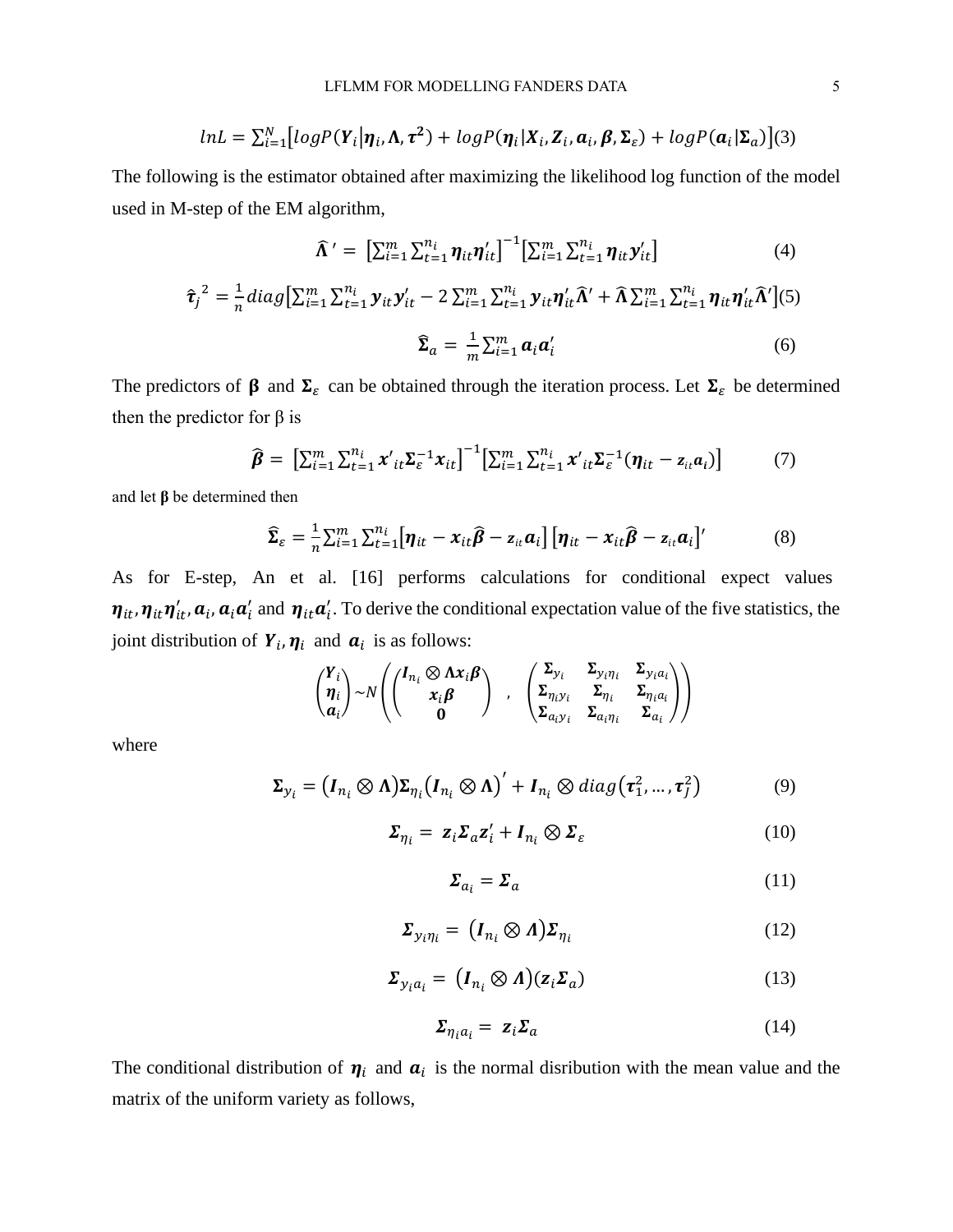$$
\boldsymbol{\mu}_{\eta_i|\mathbf{y}_i} = \boldsymbol{x}_i \boldsymbol{\beta} + \boldsymbol{\Sigma}_{\eta_i \mathbf{y}_i} \boldsymbol{\Sigma}_{\mathbf{y}_i}^{-1} \big( \mathbf{y}_i - \boldsymbol{I}_{n_i} \otimes \boldsymbol{\Lambda} \boldsymbol{x}_i \boldsymbol{\beta} \big) \tag{15}
$$

$$
\Sigma_{\eta_i|y_i} = \Sigma_{\eta_i} - \Sigma_{\eta_i y_i} \Sigma_{y_i}^{-1} \Sigma_{y_i \eta_i} \tag{16}
$$

$$
\boldsymbol{\mu}_{a_i|y_i} = \boldsymbol{\Sigma}_{a_i y_i} \boldsymbol{\Sigma}_{y_i}^{-1} (\mathbf{y}_i - \boldsymbol{I}_{n_i} \otimes \boldsymbol{\Lambda} \mathbf{x}_i \boldsymbol{\beta}) \tag{17}
$$

$$
\Sigma_{a_i|y_i} = \Sigma_{a_i} - \Sigma_{a_iy_i} \Sigma_{y_i}^{-1} \Sigma_{y_i a_i}
$$
\n(18)

The joint conditional distribution of  $\eta_i$  and  $\alpha_i$  follows a normal distribution with a matrix of varying degrees,

$$
\Sigma_{\eta_i, a_i | y_i} = \begin{pmatrix} \Sigma_{\eta_i} & \Sigma_{\eta_i a_i} \\ \Sigma_{a_i \eta_i} & \Sigma_{a_i} \end{pmatrix} - \begin{pmatrix} \Sigma_{\eta_i y_i} \\ \Sigma_{a_i y_i} \end{pmatrix} \Sigma_{y_i}^{-1} (\Sigma_{y_i \eta_i} & \Sigma_{y_i a_i}) \tag{19}
$$

and the conditional uniform matrix of  $\eta_i$  and  $\alpha_i$  are as follows,

$$
\Sigma_{\eta_i a_i | y_i} = \Sigma_{\eta_i a_i} - \Sigma_{\eta_i y_i} \Sigma_{y_i}^{-1} \Sigma_{y_i a_i}
$$
 (20)

thus

$$
E(\boldsymbol{\eta}_{it}|\mathbf{y}_i) = \boldsymbol{\mu}_{\eta_i|\mathbf{y}_i} [1 + (t-1) * d: t * d] \tag{21}
$$

 $E(\eta_{it}\eta'_{it}|\mathbf{y}_i) = E(\eta_{it}|\mathbf{y}_i)E(\eta_{it}|\mathbf{y}_i)' + \Sigma_{\eta_i|\mathbf{y}_i}[1+(t-1)*d:t*d, 1+(t-1)*d:t*d]$ 

(22)

$$
E(\boldsymbol{a}_i|\boldsymbol{y}_i) = \boldsymbol{\mu}_{a_i|y_i} \tag{23}
$$

$$
E(\boldsymbol{a}_i \boldsymbol{a}_i' | \mathbf{y}_i) = E(\boldsymbol{a}_i | \mathbf{y}_i) E(\boldsymbol{a}_i | \mathbf{y}_i)' + \boldsymbol{\Sigma}_{a_i | y_i}
$$
(24)

$$
E(\boldsymbol{\eta}_{it}\boldsymbol{a}'_i) = E(\boldsymbol{\eta}_{it}|\mathbf{y}_i)E(\boldsymbol{a}_i|\mathbf{y}_i)' + \boldsymbol{\Sigma}_{\eta_i a_i|\mathbf{y}_i}[1+(t-1)*d:t*d]
$$
(25)

## **3. SAMPLE AND VARIABLES**

The General Election Study (Interuniversitair Steunpunt Politieke-opinieonderzoek) in Belgium was designed to include a representative sample of the target population under the Belgian electorate. The sample as presented in Toharudin et al. [20] had two type respondents, the Flemish respondents and Dutch-speaking respondents of the Brussels-Capital Region. We called the data set as the Flemish data set. It consists of 1274 respondents, who have been interviewed three times i.e 1991, 1995 and 1999 ([24]–[26]). For more detailed information about the sample, see [20] and [21].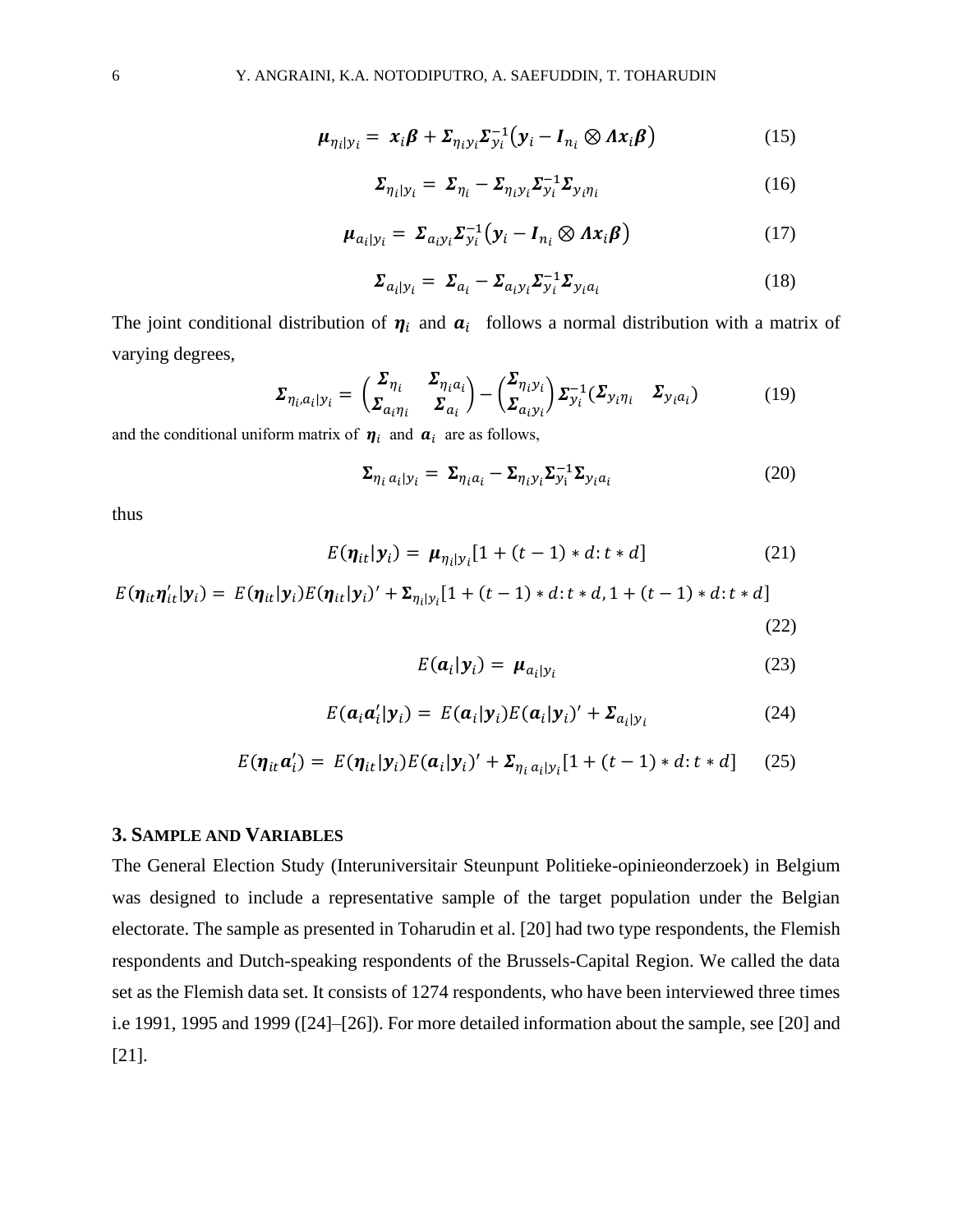There are four latent variables measured. Individualism is measured by four 5-point-scale items: Everybody has to take care of himself first; what counts is money and power; Striving for personal success is important; Always pursue personal pleasure. Ethnocentrism takes eight 5 point-scale items: Belgium should not have admitted guest workers; Immigrants cannot be trusted; Guest workers threaten the employment of Belgians; Guest workers exploit the social security system; Muslims are a threat to our culture and customs; The presence of different cultures enriches society; Repatriate guest workers when the number of jobs decreases; No political rights and activities for immigrants. Nationalism takes four 5-point-scale-items: Indicate the membership group you feel you belong to (Flemish, Belgian, other); Flanders/Belgium must decide; Belgium has to disappear/strengthened; Split up/federalize social security. Some items of Nationalism was measured in a somewhat more complicated while Authoritarianism is measured by the following two 5-point-scale items: Child has to learn obedience and respect to authority; Solution is to get rid of immoral people. The number of item A used in this study is different from that used in [21]. Because only the two items were used in all of the three times, we only used those two items to measure the latent factor A. Further details on a brief summary of the variables and the sample procedure can be found in [21].

## **4. RESULTS**

As mentioned in introduction, we carried out two stages of modelling, first involving only Individualism (I), Nationalism (N), and Ethnocentrism (E) then adding Authoritarianism (A) to the next stage. The design of all items suggests a simple structure to model the relationship between all items and the latent factors in factor loading matrix. The first four items in first column load on Individualism, the fifth until eight items in second column load on Nationalism, the ninth until sixteenth items in third column load on Ethnocentrism and the remaining two items in last column load on Authoritarianism. The simple structure suggests to set other elements of factor loading matrix will be fixed at 0 thus not allowing any factor rotation. The estimated factor loading ranges from 0.418 to 1.481 for first model and 0.000 to 1.513 for second model, and the variances of unique factors ranges from 0.524 to 10.745 for first model and 0.199 to 9.278 for second model suggest that all latent factors, are well defined by the corresponding items.

For the first model where only three latent factors are in the model (I, N and E), to answer the research question how the latent factors develop over time and whether there is any association between latent factors can be answered by the fixed slope and the correlation matrix of the random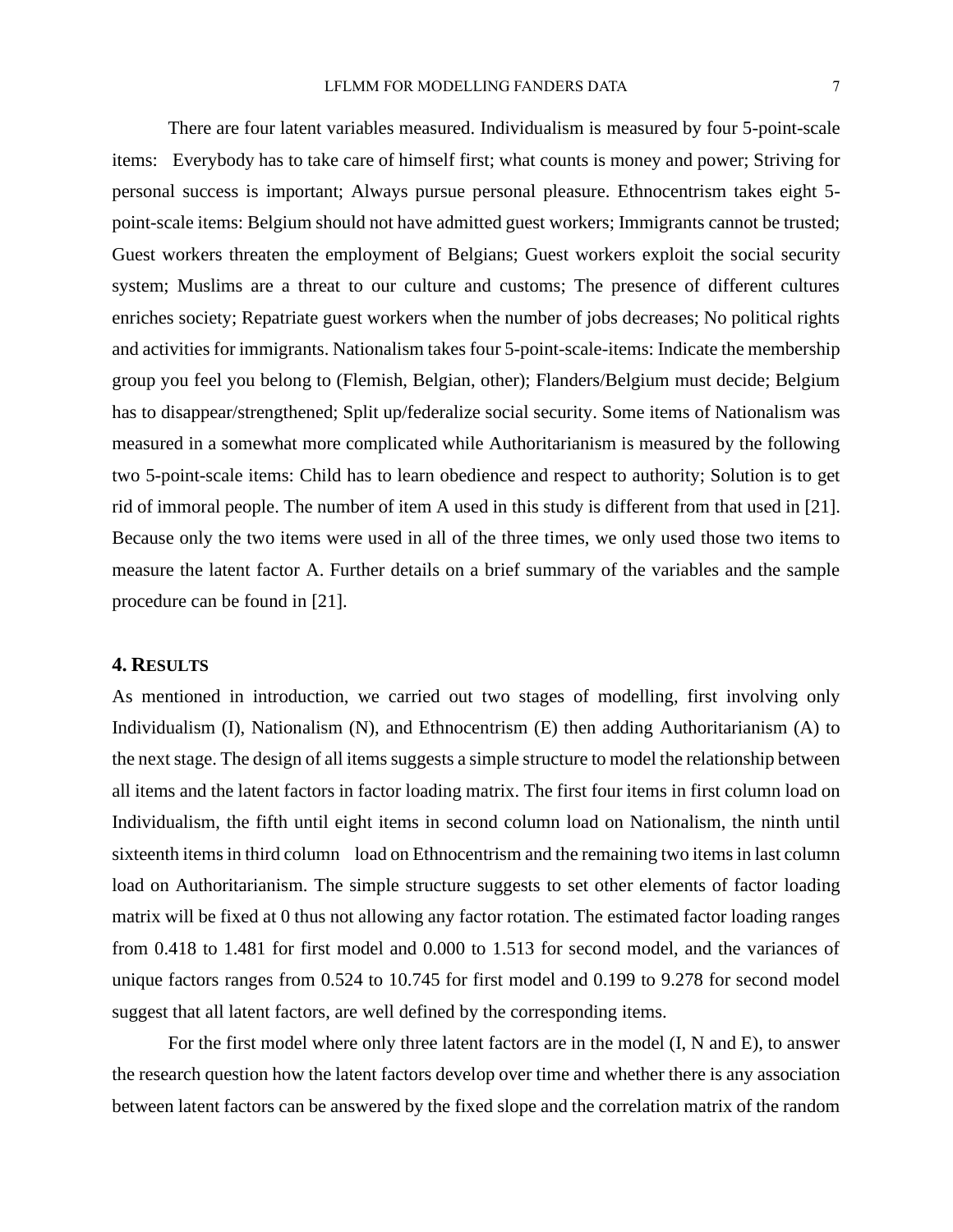effects (see [16]). The slopes for I, N and E are 0.005, 0.440 and -0.141. These results suggest that both I and N increase over time with N increasing faster than I as well as E decrease over time. By adding A in the model, both I (0.005) and N (0.436) still increase over time and N also increasing faster than I. A (0.122) also increases over time but E (-0.109) is consistent with the first model which decreases over time. This shows that by adding A, the development of I, N and E in the model did not change. According to Toharudin et al. [20], by using CT-SEM, I, N and E have a strong tendency to persist over time. By adding A in the CT-SEM model, Angraini et al. [21] also stated that all latent factors have a strong tendency to persist over time. This means that Flanders people will tend to maintain the character of I, N and A and even tend to increase over time based on the results of the LFLMM.

| Random effects |          | I        |          | N        |          | E        |          |
|----------------|----------|----------|----------|----------|----------|----------|----------|
|                |          | $a_{11}$ | $a_{12}$ | $a_{21}$ | $a_{22}$ | $a_{31}$ | $a_{32}$ |
| I              | $a_{11}$ | 1.000    | $-0.112$ | $-0.042$ | 0.428    | 0.598    | 0.108    |
|                | $a_{12}$ | $-0.112$ | 1.000    | $-0.060$ | 0.154    | 0.011    | 0.150    |
| N              | $a_{21}$ | $-0.042$ | $-0.060$ | 1.000    | $-0.194$ | $-0.108$ | 0.232    |
|                | $a_{22}$ | 0.428    | 0.154    | $-0.194$ | 1.000    | 0.461    | $-0.391$ |
| E              | $a_{31}$ | 0.598    | 0.011    | $-0.108$ | 0.461    | 1.000    | $-0.291$ |
|                | $a_{32}$ | 0.108    | 0.150    | 0.232    | $-0.391$ | $-0.291$ | 1.000    |

Table 1 Correlation matrix of random effects for I, N, and E

The correlation matrix of random effects for both model are shown in Table 1 and 2.  $a_{11}$ and  $a_{12}$ ,  $a_{21}$  and  $a_{22}$ ,  $a_{31}$  and  $a_{32}$ ,  $a_{41}$  and  $a_{42}$  are the random intercept and random slope for I, N, E, and A respectively. The correlograms in Figure 1 to 4 visualize the correlation matrices for the random intercept and slope. The coefficient correlation is coloured according to the value. Positive correlation are displayed in blue and negative correlations in red colour. The intensity of the colour is proportional to the coefficient correlation so the stronger the correlation (i.e., the closer to -1 or 1), the darker the circles. The colour legend on the right hand side of the correlogram shows the coefficient correlation and the corresponding colours.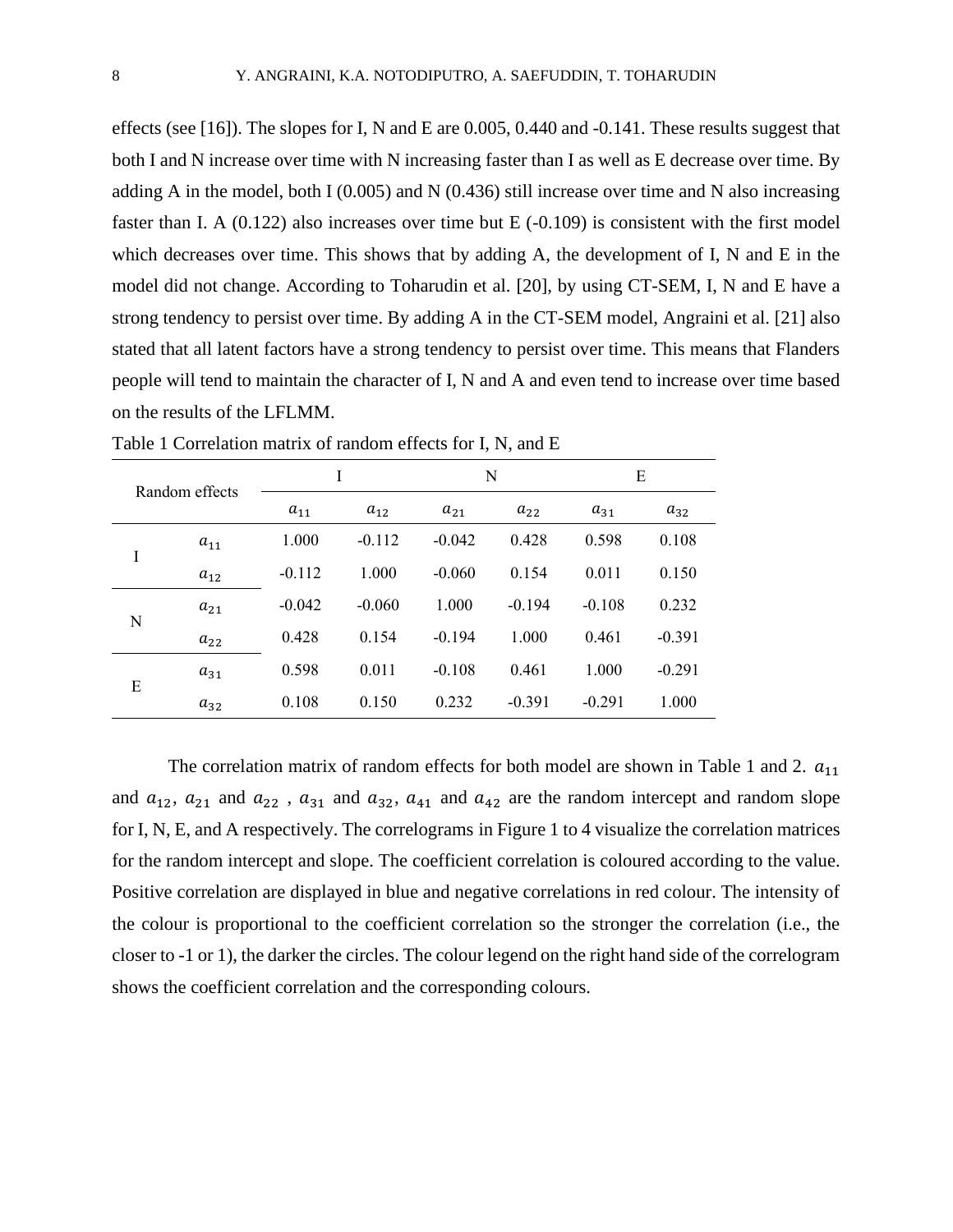

Figure 1 Correlogram of random intercept for I, N, and E

In the first stage model, the positive coefficient correlation between the random intercept of I and E ( $a_{11}$  and  $a_{31}$ ) is 0.598 and shown by the blue circle (Figure 1). It suggests that those who start with better I tend to start with better E. The negative coefficient correlation between the random intercept of I and N  $(a_{11}$  and  $a_{21})$  is -0.042 and shown by the small light orange circle (Figure 1). It means that those who start with better I tend to start with worse N. The negative coefficient correlation between the random intercept of N and E ( $a_{21}$  and  $a_{31}$ ) is -0.108. The circle size of the random intercept of N and E is bigger than the random intercept of I and N (Figure 1). The coefficient correlation of the random intercept of N and E suggests that those who start with better N tend to start with worse E.



Figure 2 Correlogram of random slope for I, N, and E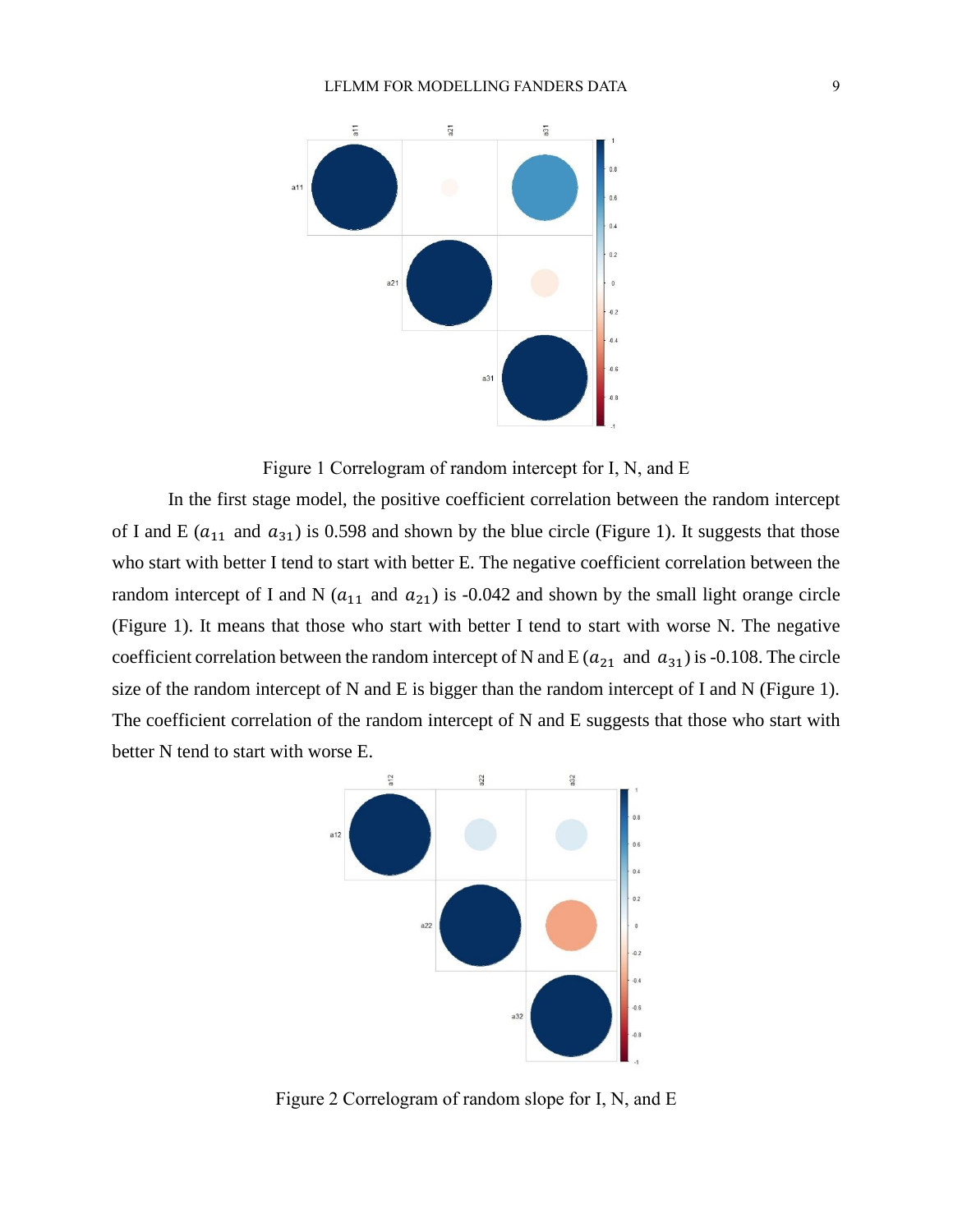The negative coefficient correlation between random slope N and E ( $a_{22}$  and  $a_{32}$  is shown by the orange circle in Figure 2 and the coefficient correlation is -0.391 (Table 1). It suggests that the development of N and E is related. That is, if one subject's N decreases over time, then it is reasonable to expect that his or her E would also increase over time. The positive coefficient correlation between random slope  $a_{12}$  and  $a_{22}$ ,  $a_{32}$ , 0.154 and 0.150, suggest that the development of I and N,E, are related. If one subject's I decreases over time, then it is reasonable to expect that his or her N and E would also decrease over time. These are also shown by the small light blue circle in Figure 2.

| Random effects |          |          |          | N        |          | E        |          | A        |          |
|----------------|----------|----------|----------|----------|----------|----------|----------|----------|----------|
|                |          | $a_{11}$ | $a_{12}$ | $a_{21}$ | $a_{22}$ | $a_{31}$ | $a_{32}$ | $a_{41}$ | $a_{42}$ |
|                | $a_{11}$ | 1.000    | $-0.113$ | $-0.042$ | 0.432    | 0.620    | 0.097    | 0.595    | $-0.083$ |
|                | $a_{12}$ | $-0.113$ | 1.000    | $-0.058$ | 0.135    | $-0.008$ | 0.142    | $-0.057$ | 0.091    |
| N              | $a_{21}$ | $-0.042$ | $-0.058$ | 1.000    | $-0.193$ | $-0.074$ | 0.150    | 0.091    | $-0.019$ |
|                | $a_{22}$ | 0.432    | 0.135    | $-0.193$ | 1.000    | 0.436    | $-0.072$ | 0.284    | 0.130    |
| E              | $a_{31}$ | 0.620    | $-0.008$ | $-0.074$ | 0.436    | 1.000    | $-0.142$ | 0.672    | 0.084    |
|                | $a_{32}$ | 0.097    | 0.142    | 0.150    | $-0.072$ | $-0.142$ | 1.000    | 0.374    | 0.369    |
| A              | $a_{41}$ | 0.595    | $-0.057$ | 0.091    | 0.284    | 0.672    | 0.374    | 1.000    | $-0.159$ |
|                | $a_{42}$ | $-0.083$ | 0.091    | $-0.019$ | 0.130    | 0.084    | 0.369    | $-0.159$ | 1.000    |





Figure 3 Correlogram of random intercept for I, N, E and A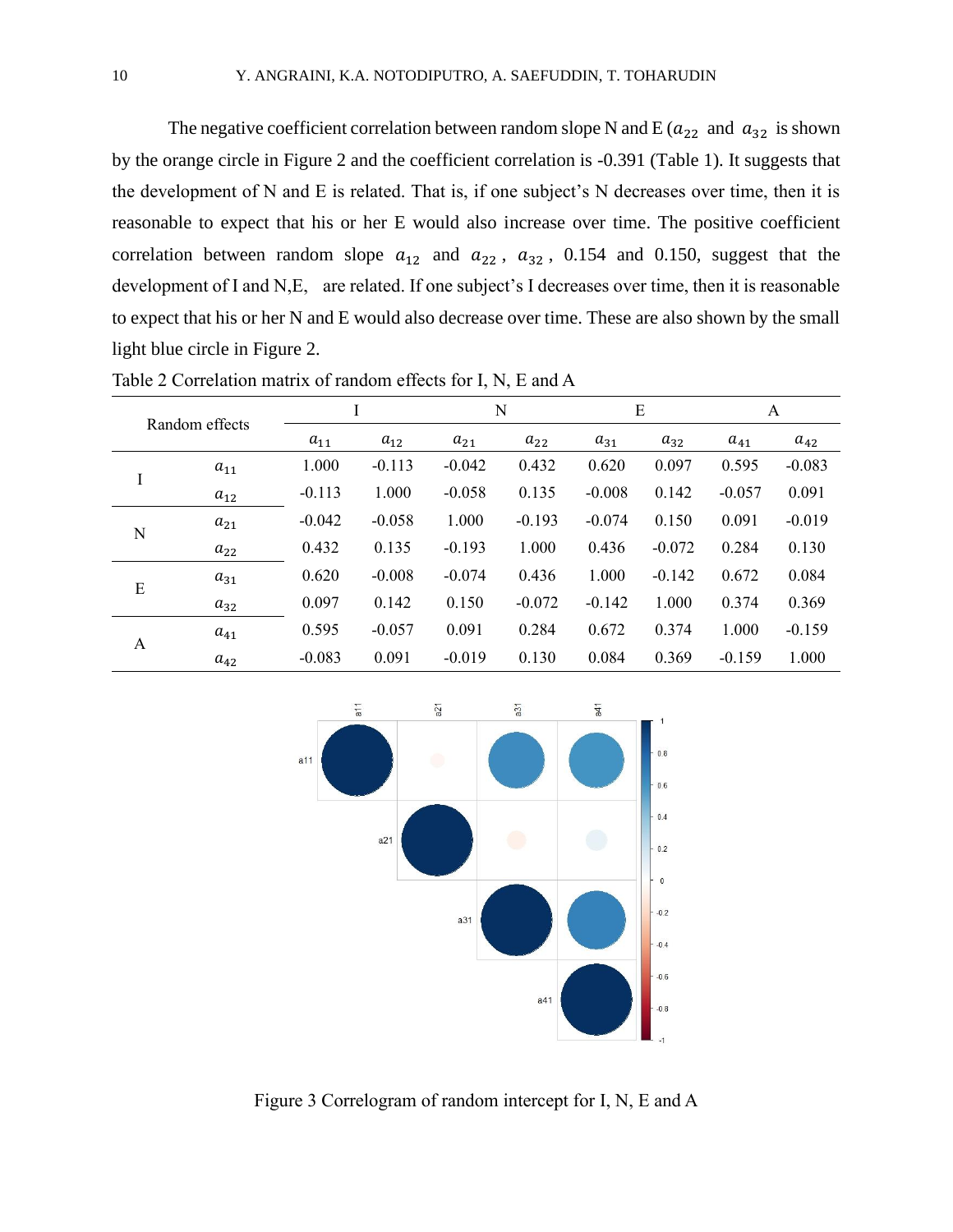By adding A in the model, the coefficient correlation between the intercept of I and N  $(a_{11})$ and  $a_{21}$ , -0.042), I and E ( $a_{11}$  and  $a_{31}$ , 0.620), N and E ( $a_{21}$  and  $a_{31}$ , -0.074) in Table 2, also have the same direction with the model without A (Table 1). While the coefficient correlation between random intercept of I and A ( $a_{11}$  and  $a_{41}$ , 0.595), N and A ( $a_{21}$  and  $a_{41}$ , 0.091), E and A ( $a_{31}$  and  $a_{41}$ , 0.672) are also positive and are shown by the blue circle in Figure 3. It suggests that those who start with better I, N and E tend to start with better A. The highest coefficient correlation is E and A. It means there is highest association between E and A. This result is consistent with that obtained in Angraini et al. [21] using the standardized cross-effect in CT-SEM, there are reciprocal effects between E and A although the number of items from A used in this study was only two.



Figure 4 Correlogram of random slope for I, N, E and A

The coefficient correlation between the slope of N and E ( $a_{22}$  and  $a_{32}$ , -0.072), I and N  $(a_{12}$  and  $a_{22}$ , 0.135), I and E  $(a_{12}$  and  $a_{32}$ , 0.142), also have the same direction with the model without A. The coefficient correlation between the slope of I and A ( $a_{12}$  and  $a_{42}$ , 0.091), N and A ( $a_{22}$  and  $a_{42}$ , 0.130), E and A ( $a_{32}$  and  $a_{42}$ , 0.369) are positive (Figure 4). If one subject's I, N, and E decreases over time, then it is reasonable to expect that his or her A would also decrease over time.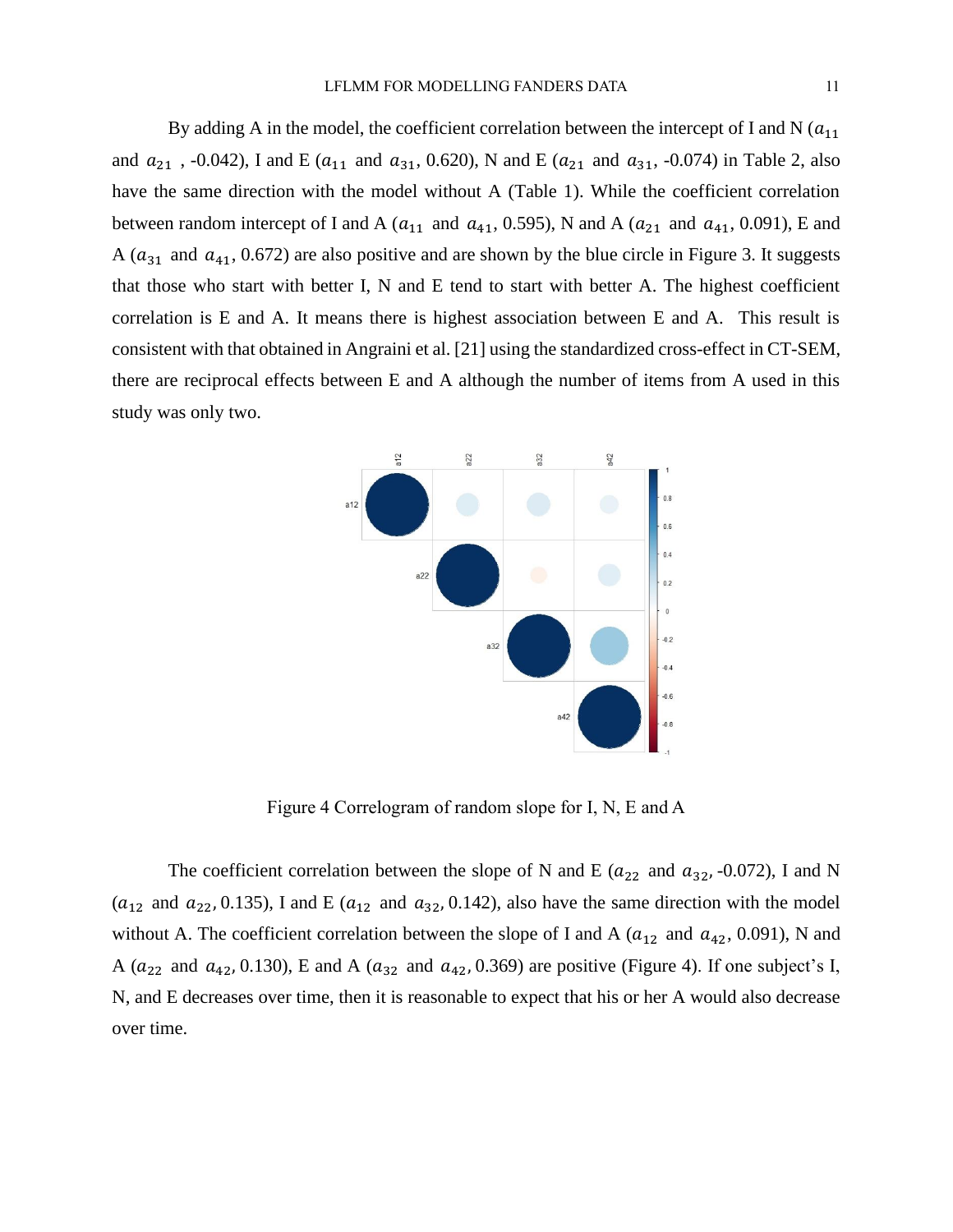## **5. CONCLUSIONS**

In this paper, the LFLMM has been applied to analyse the Flanders data. It has been shown that the LFLMM can accommodate changes over time in high-longitudinal data especially to handle multiple outcomes. It is also shown that I, N and A increase over time while E decreases over time. In line with the results of CT-SEM, Flanders people will tend to maintain the character of I, N, and A in a long period of time.

In summary, the results of the LFLMM analysis to answer whether there is any association between I, N, E and A in Flanders developments demonstrated that there were positive correlation between E and A; I and E; and I and A. This implied that Flanders people who start with better E tend to start with better A. Furthermore, Flanders people who start with better I tend to start with better E and A.

According to An et al. [16], in the LFLMM model, it is possible to add fixed variables to the multivariate linear mixed model for identification of variables affecting the changes patterns over time. For example, in Flanders data, sex and education variables can be taken into account in the model to further understand whether the two variables influence the change patterns in latent factors over time. This idea is recommended for further research using the Flanders data.

### **ACKNOWLEDGEMENTS**

We would like to express our appreciation to the editors and reviewers for their helpful critiques and suggestions. We would also like to thank Jaak Billiet who supported the general election data set.

#### **CONFLICT OF INTERESTS**

The authors declare that there is no conflict of interests.

#### **REFERENCES**

- [1] G. Verbeke, S. Fieuws, G. Molenberghs, M. Davidian, The analysis of multivariate longitudinal data: A review, Stat. Methods Med. Res. 23 (2014), 42–59.
- [2] S. Fieuws, G. Verbeke, Pairwise Fitting of Mixed Models for the Joint Modeling of Multivariate Longitudinal Profiles, Biometrics. 62 (2006), 424–431.
- [3] S. Fieuws, G. Verbeke, F. Boen, C. Delecluse, High dimensional multivariate mixed models for binary questionnaire data, J. R. Stat. Soc. C. 55 (2006), 449–460.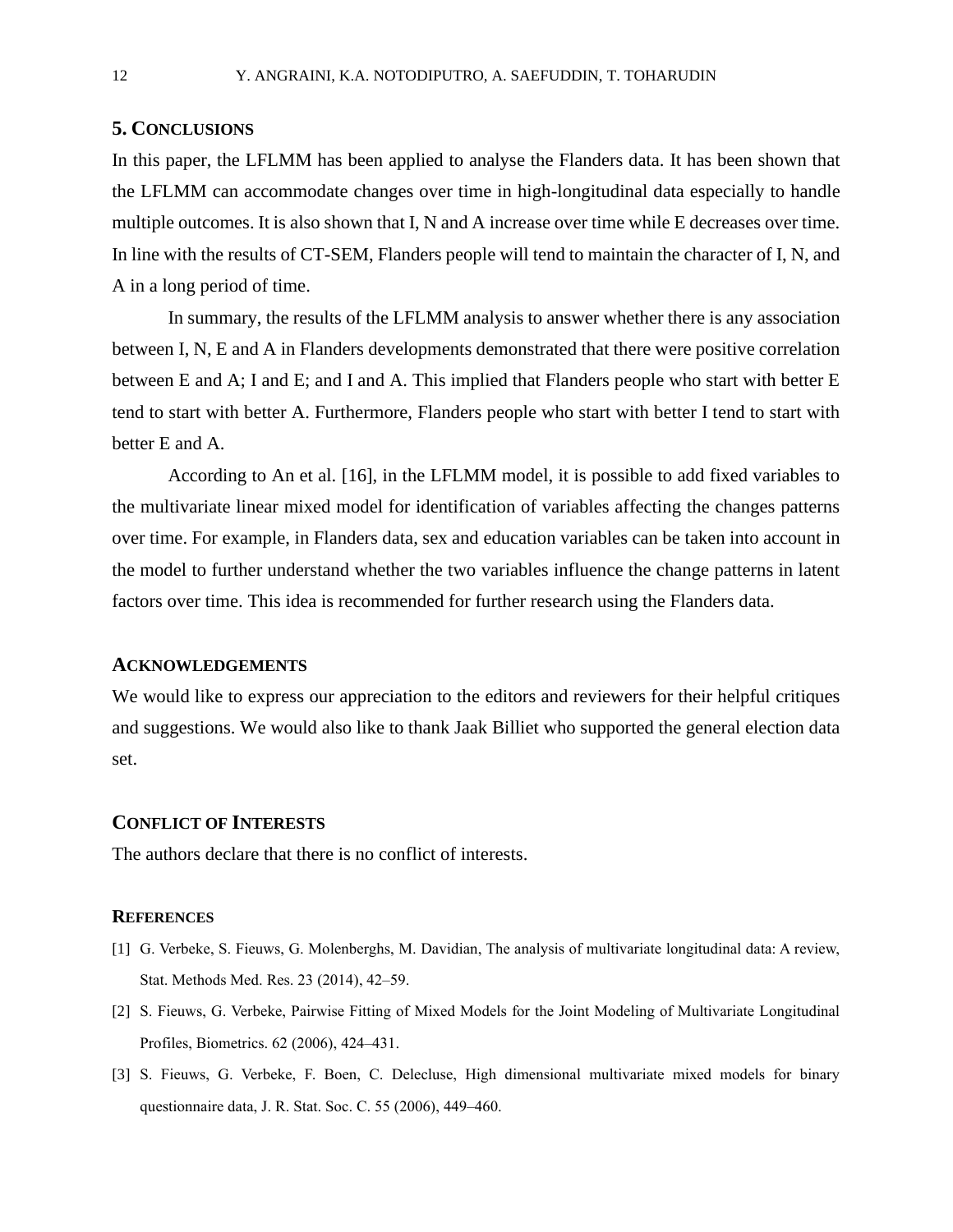- [4] S. Fieuws, G. Verbeke, B. Maes, Y. Vanrenterghem, Predicting renal graft failure using multivariate longitudinal profiles, Biostatistics. 9 (2008), 419–431.
- [5] S.A. Sivo, Multiple Indicator Stationary Time Series Models, Struct. Equ. Model. 8 (2001), 599–612.
- [6] B.O. Muthén, P.J. Curran, General longitudinal modeling of individual differences in experimental designs: A latent variable framework for analysis and power estimation., Psychological Methods. 2 (1997), 371–402.
- [7] T. Toharudin, Individualism, nationalism, ethnocentrism and authoritarianism: Evidence from Flanders by means of structural equation modeling. Rijksuniversiteit Groningen, 2010.
- [8] K.A. Bollen, P.J. Curran, Latent curve models: a structural equation perspective, Wiley-Interscience, Hoboken, N.J, 2006.
- [9] H. Singer, Continuous panel models with time dependent parameters, J. Math. Soc. 23 (1998), 77–98.
- [10]J.H.L. Oud, R.A.R.G. Jansen, Continuous time state space modeling of panel data by means of sem, Psychometrika. 65 (2000), 199–215.
- [11]J. H. L. Oud and M. J. M. H. Delsing, Continuous Time Modeling of Panel Data by means of SEM, Longitudin. Springer, New York, 2010.
- [12]M.C. Voelkle, J.H.L. Oud, E. Davidov, P. Schmidt, An SEM approach to continuous time modeling of panel data: Relating authoritarianism and anomia., Psychological Methods. 17 (2012), 176–192.
- [13]R. Herliansyah, I. Fitria, Latent variable models for multi-species counts modeling in ecology, Biodiversitas. 19 (2018), 1871–1876.
- [14]R.E. Caraka, S. Shohaimi, I.D. Kurniawan, R. Herliansyah, A. Budiarto, S.P. Sari, B. Pardamean, Ecological Show Cave and Wild Cave: Negative Binomial Gllvm's Arthropod Community Modelling, Proc. Comput. Sci. 135 (2018) 377–384.
- [15]R. E. Caraka, N. T. Nugroho, S. Tai, R. C. Chen, T. Toharudin, and B. Pardamean, Feature importance of the aortic anatomy on endovascular aneurysm repair (EVAR) using Boruta and Bayesian MCMC, Commun. Math. Biol. Neurosci. 2020 (2020), Article ID 22.
- [16]X. An, Q. Yang, and P. M. Bentler, A latent factor linear mixed model for high-dimensional longitudinal data analysis, Stat. Med. 32 (2013), 4229–4239.
- [17]M. Noh, Y. Lee, J.H.L. Oud, T. Toharudin, Hierarchical likelihood approach to non-Gaussian factor analysis, J. Stat. Comput. Simul. 89 (2019), 1555–1573.
- [18]R. E. Caraka et al., Variational Approximation Multivariate Generalized Linear Latent Variable Model in Diversity Termites, SYLWAN, 164(2020), 161–177.
- [19]C. Kondaurova, Maria V;Bergeson, Ronya R; Xu, Huiping; Kitamura, Affective Properties of Mothers' Speech to Infants With Hearing Impairment and Cochlear Implants, J. Speech Language Hear. Res. 58 (2015), 590–601.